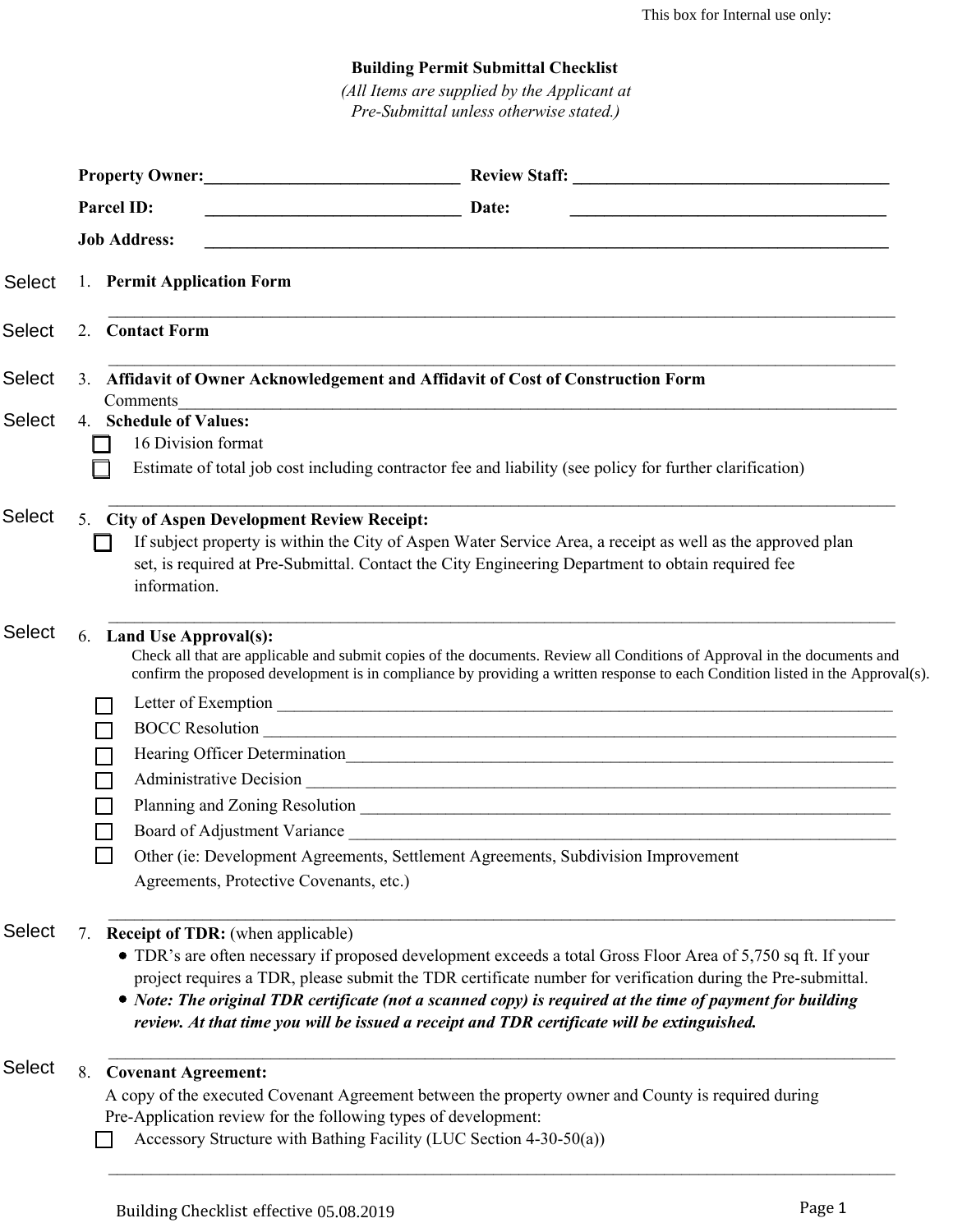|                         | New Agricultural Structures exempted from Growth Management                                                                                                                                                                                                                                                                                                                                                                                           |  |
|-------------------------|-------------------------------------------------------------------------------------------------------------------------------------------------------------------------------------------------------------------------------------------------------------------------------------------------------------------------------------------------------------------------------------------------------------------------------------------------------|--|
|                         | Local residents paying the Affordable Housing Impact Fee for Local Occupancy.<br>• Required by Local Occupants for partial fee deferral                                                                                                                                                                                                                                                                                                               |  |
|                         | Commercial Agriculture Prohibition                                                                                                                                                                                                                                                                                                                                                                                                                    |  |
|                         | No Further Development                                                                                                                                                                                                                                                                                                                                                                                                                                |  |
|                         | Historic Designation                                                                                                                                                                                                                                                                                                                                                                                                                                  |  |
|                         | Other                                                                                                                                                                                                                                                                                                                                                                                                                                                 |  |
| <b>Select</b>           | <b>Deed Restriction:</b><br>9.<br>This document is only required for AH Category Units and Caretaker Dwelling Units. You will be notified<br>during the Pre-submittal if a deed restriction is required for your project.<br>A copy of the executed Deed Restriction is required during Pre-Application review.<br>٠                                                                                                                                  |  |
| Select<br><b>Select</b> | 10. Duplex and Multi-Family projects that fall under CCIOA (Colorado Common Interest Ownership Act):<br>Provide a supporting statement. CRS 38-33.3<br>11. <b>Address Application:</b>                                                                                                                                                                                                                                                                |  |
|                         | An approved address and street or road name (when applicable) must be completed during Pre-Application<br>review. Permit will not be issued without an approved address.<br>For projects in Pitkin County without an existing address, provide proof of address application at<br>Pre-submittal.<br>For properties that will exceed 3 structures on a single access provide proof of application for street name at<br>$\mathsf{L}$<br>Pre-Submittal. |  |
| <b>Select</b>           | 12. Proof of adequate and legal water supply:<br>Copy of Well Permit                                                                                                                                                                                                                                                                                                                                                                                  |  |
|                         | Letter of Intent to Serve                                                                                                                                                                                                                                                                                                                                                                                                                             |  |
| <b>Select</b>           | 13. Aspen Water Tap Fee and Fixture Count Review by the City Water Department (not Development Review<br>Fee). Contact the City of Aspen Water Department for applicable fees.<br>Receipt#<br>Other                                                                                                                                                                                                                                                   |  |
| <b>Select</b>           | 14. Environmental Health Checklist Form:<br>Septic Waiver forms or Service Agreements will not be accepted, a permit must be applied for and processed<br>during the Pre-Application review.<br>Food Service License (if applicable)                                                                                                                                                                                                                  |  |
|                         | Liquor License (if applicable)                                                                                                                                                                                                                                                                                                                                                                                                                        |  |
|                         | Child Care compliance documents (if applicable)                                                                                                                                                                                                                                                                                                                                                                                                       |  |
|                         |                                                                                                                                                                                                                                                                                                                                                                                                                                                       |  |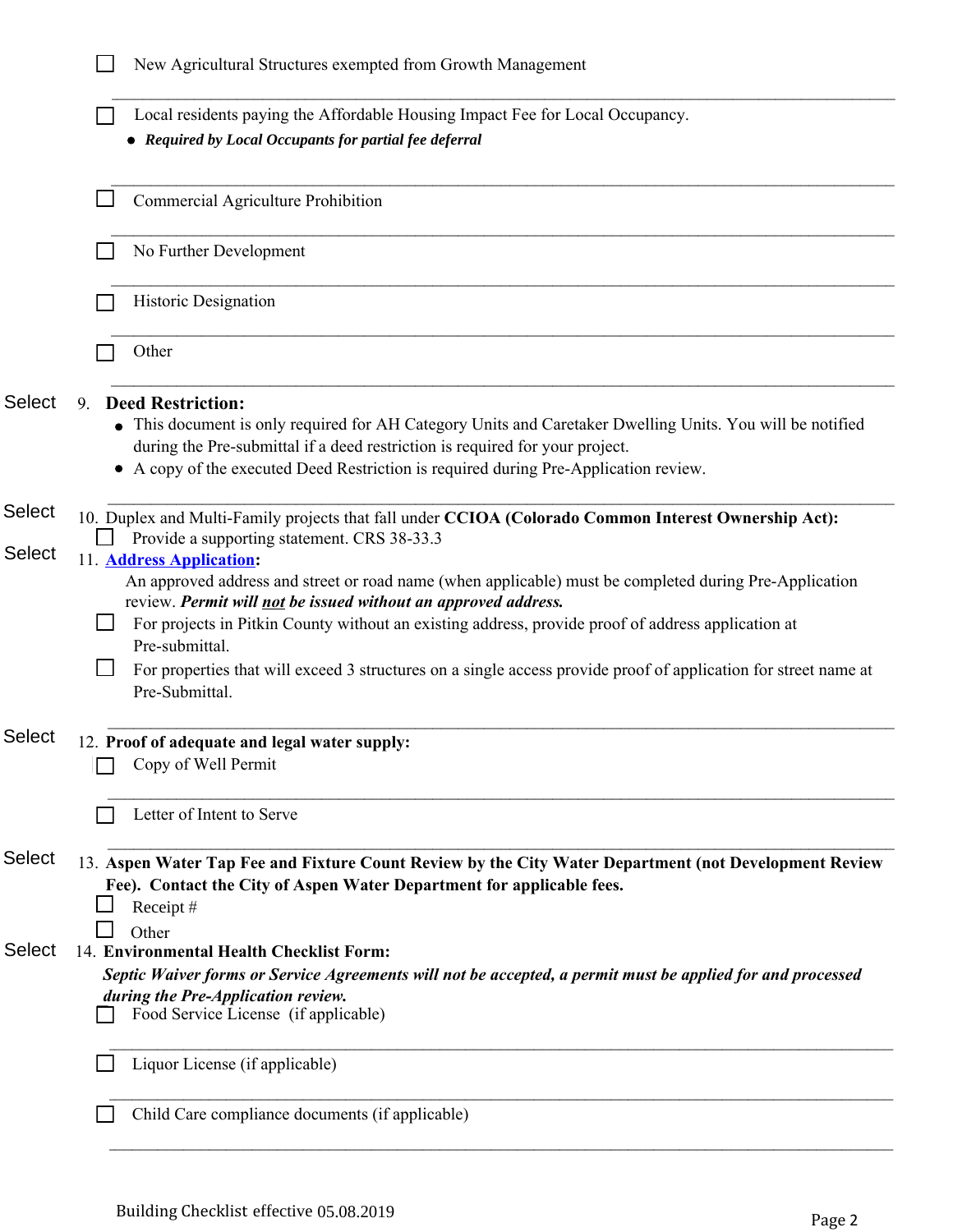|               | Cannabis Grow documentation (if applicable)                                                                                                                                                                                                                                                                                                                                          |        |
|---------------|--------------------------------------------------------------------------------------------------------------------------------------------------------------------------------------------------------------------------------------------------------------------------------------------------------------------------------------------------------------------------------------|--------|
|               | Other                                                                                                                                                                                                                                                                                                                                                                                |        |
|               | If on septic, provide the applicable documents from the choices below:<br><b>Existing Permit</b><br>O<br>OWTS Use Permit Application, Inspection Form, \$100 Fee<br>( )<br>OWTS Construction Permit Application, OWTS Design, Soil Report, Fee (\$523 or \$1023)<br>( )<br>No Permit Required Waiver obtained from Pitkin County EH (for systems exempt from Use Permit)<br>Comments |        |
| <b>Select</b> | 15. Aspen Sanitation:<br>If sanitation service is provided by Aspen Consolidated Sanitation District, Proof of payment for applicable<br>fees due at Pre-Submittal meeting.<br>Receipt#<br>Other                                                                                                                                                                                     |        |
| <b>Select</b> | 16. Other Sanitation District:<br>If other Sanitation District is being used, provide a "Letter of Intent to Serve" from the District at<br>Pre-Submittal.                                                                                                                                                                                                                           |        |
| <b>Select</b> | 17. ResCheck, Continuous Insulation, HERS, Other                                                                                                                                                                                                                                                                                                                                     |        |
| <b>Select</b> | 18. Deconstruction Plan                                                                                                                                                                                                                                                                                                                                                              |        |
| <b>Select</b> | 19. REMP Calculation Form (if applicable)                                                                                                                                                                                                                                                                                                                                            |        |
| <b>Select</b> | 20. Snowmelt Plan (if applicable): Can be included in site plan.                                                                                                                                                                                                                                                                                                                     |        |
| <b>Select</b> | 21. Mechanical equipment locations: Plans required if equipment is located outside of a dedicated mechanical room<br>and is installed in a crawlspace or attic.                                                                                                                                                                                                                      |        |
| <b>Select</b> | 22. Manual J or other Equipment Sizing Program                                                                                                                                                                                                                                                                                                                                       |        |
| <b>Select</b> | 23. Will you be installing an Elevator or Dumbwaiters?<br>If yes, requires a separate permit, fees, and inspections from NWCCOG. See the elevator checklist.                                                                                                                                                                                                                         |        |
| <b>Select</b> | 24. Fireplace Registration Form (if applicable)                                                                                                                                                                                                                                                                                                                                      |        |
| <b>Select</b> | 25. Asbestos Report (if demolition, remodel, or repair)                                                                                                                                                                                                                                                                                                                              |        |
| <b>Select</b> | 26. Snowload Engineering Calculation                                                                                                                                                                                                                                                                                                                                                 |        |
| <b>Select</b> | 27. Signed Special Inspection Form (if applicable)                                                                                                                                                                                                                                                                                                                                   |        |
| <b>Select</b> | 28. Soils Report (If required by your engineer or land use approval                                                                                                                                                                                                                                                                                                                  |        |
|               | Building Checklist effective 05.08.2019                                                                                                                                                                                                                                                                                                                                              | Page 3 |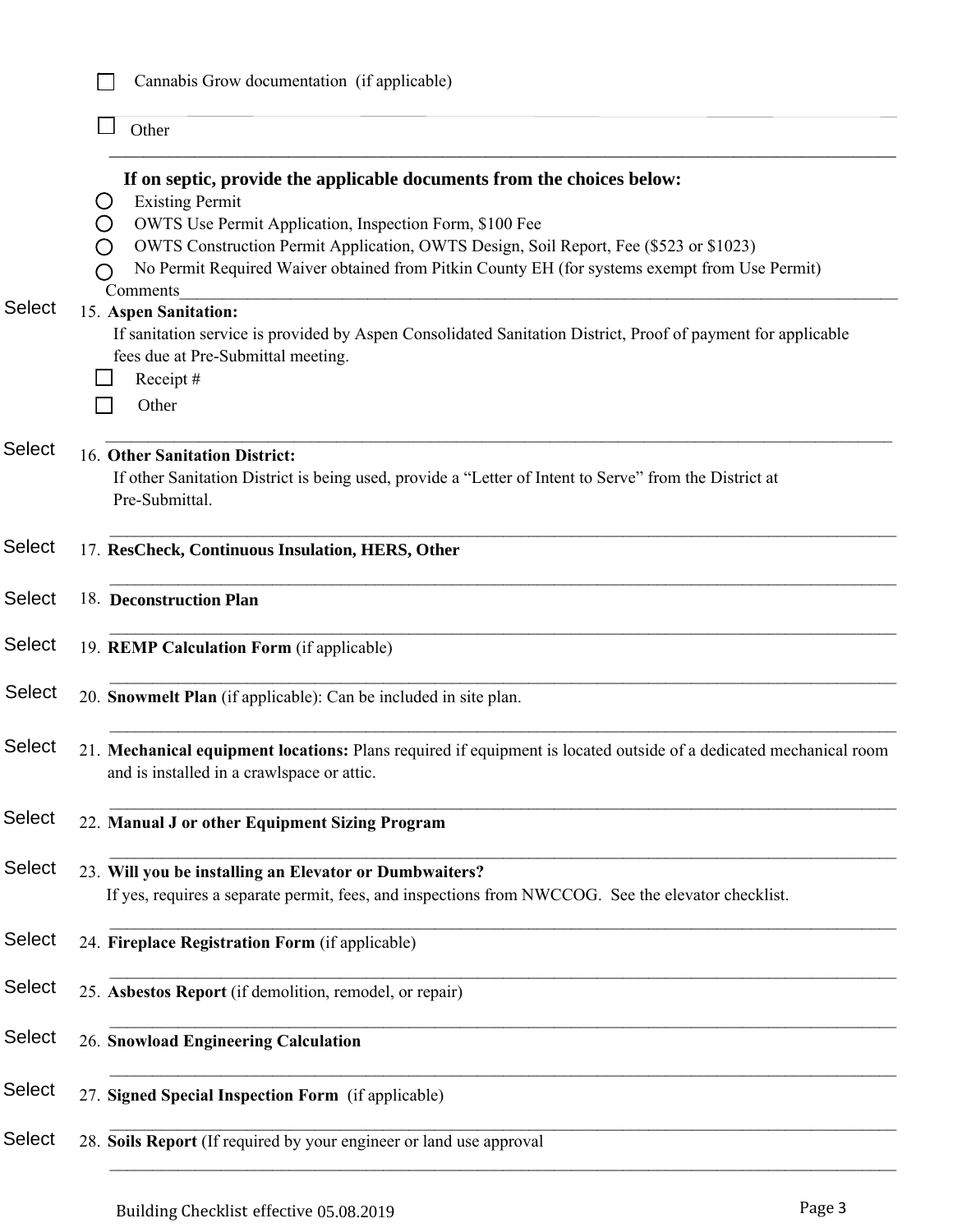| <b>Select</b> | 29. Engineering requirements                                                                                                                                                                                                                                                                                                                                                                                                                                                                |  |
|---------------|---------------------------------------------------------------------------------------------------------------------------------------------------------------------------------------------------------------------------------------------------------------------------------------------------------------------------------------------------------------------------------------------------------------------------------------------------------------------------------------------|--|
|               | Construction Management Agreement (to be signed at issuance)                                                                                                                                                                                                                                                                                                                                                                                                                                |  |
|               | Drainage Report                                                                                                                                                                                                                                                                                                                                                                                                                                                                             |  |
|               | State Stormwater Permit (If required)                                                                                                                                                                                                                                                                                                                                                                                                                                                       |  |
|               | Special Conditions per the Land Use Approval                                                                                                                                                                                                                                                                                                                                                                                                                                                |  |
|               | <b>Revegetation Report</b>                                                                                                                                                                                                                                                                                                                                                                                                                                                                  |  |
| <b>Select</b> | 30. Access Permit Application Form: Provide stamped and signed civil drawings showing plan and profile. See<br><b>Access Handout</b> for submittal requirements.                                                                                                                                                                                                                                                                                                                            |  |
|               | You must also have proof of Fire District approval.                                                                                                                                                                                                                                                                                                                                                                                                                                         |  |
| <b>Select</b> | 31. Earthmoving Permit Application Form (when applicable):                                                                                                                                                                                                                                                                                                                                                                                                                                  |  |
|               | Ponds:<br>Provided Office of State Engineer "Notice of intent to Construct a Non-Jurisdictional Water Impoundment<br>Structure.<br>Sent an email to Bill Blakeslee (bill blakeslee@state.co.us) notifying of intent to build ponds(s)                                                                                                                                                                                                                                                       |  |
|               | Comments                                                                                                                                                                                                                                                                                                                                                                                                                                                                                    |  |
| <b>Select</b> | 32. Public Right of Way Permit:                                                                                                                                                                                                                                                                                                                                                                                                                                                             |  |
| Select        | If work is in the public right of way provide a copy of your Development in the ROW Permit issued by the<br>Pitkin County Road and Bridge Department.<br>33. Floor Area Summary with calculations:                                                                                                                                                                                                                                                                                          |  |
|               |                                                                                                                                                                                                                                                                                                                                                                                                                                                                                             |  |
|               | Floor Area information should be presented two ways:<br>Graphically, showing all floor plans, decks, and overhangs, both existing and proposed, and<br>In summary form, indicating the calculation for Allowed Floor Area, all proposed floor area per floor, deck<br>calculations, and overhangs and horizontal projections greater than 8'. Specify below grade and garage areas<br>that are intended to be exempt from floor area calculations.<br>Indicate if a $TDR(s)$ is being used. |  |
| <b>Select</b> | 34. Survey: $(24" \times 36"$ maximum size; preferred scale is $1" = 20'$ )                                                                                                                                                                                                                                                                                                                                                                                                                 |  |
|               | By a Colorado certified surveyor, with original stamp and signature.<br>Survey must be no more than one year old, include topography at two foot contours, and show all existing<br>improvements, all easements, rights-of-way, and any waterways.                                                                                                                                                                                                                                          |  |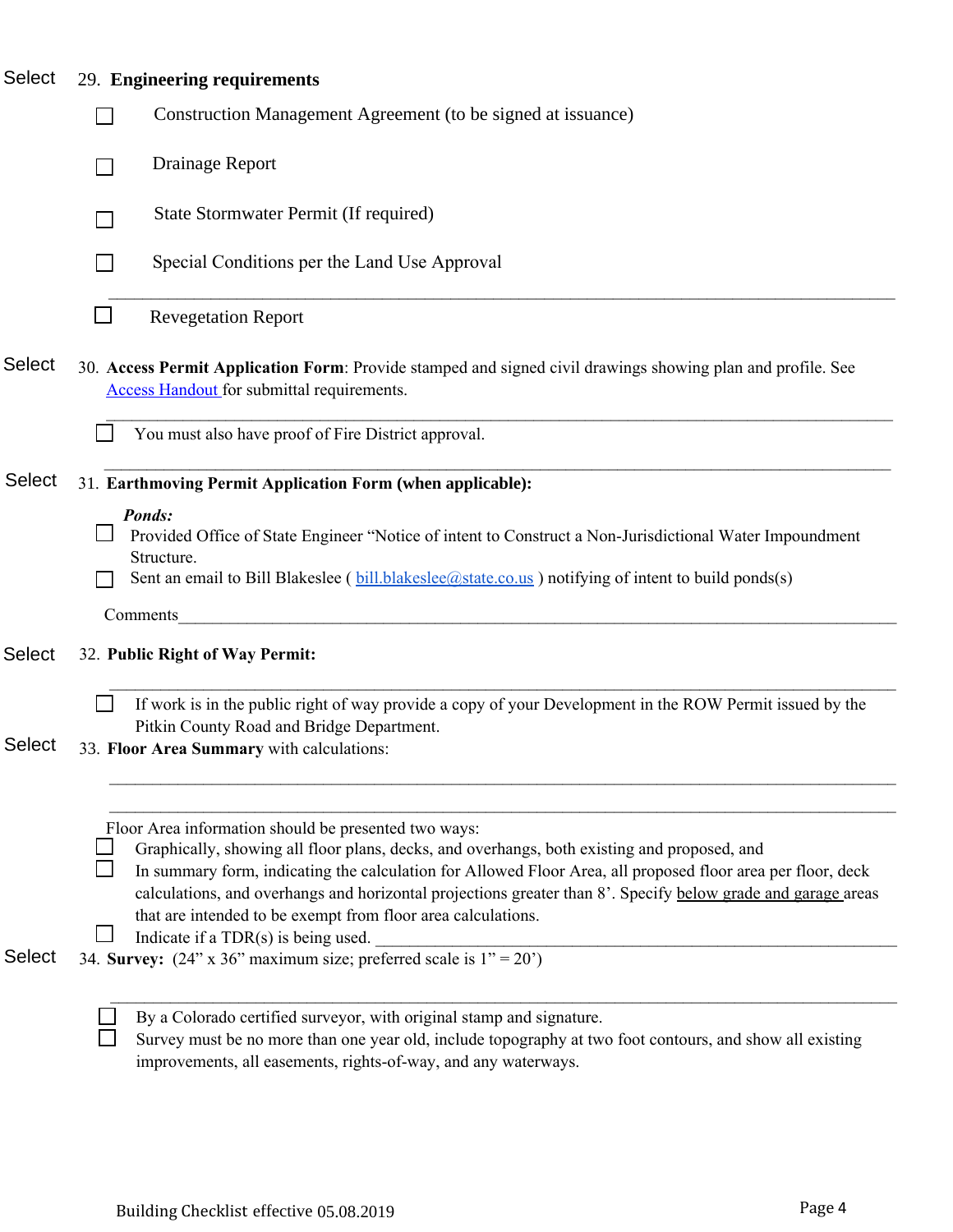|               | Indicate the topographic elevation of the proposed floor level (this elevation must relate to an elevation on<br>your site survey). Submit a roof plan of the proposed structure over existing and proposed topography, and<br>indicate roof elevations at corners of eaves, midpoints, and ridgelines. |
|---------------|---------------------------------------------------------------------------------------------------------------------------------------------------------------------------------------------------------------------------------------------------------------------------------------------------------|
|               | Elevations of building with existing and proposed finished grade. Gradelines should be offset to indicate<br>$\Box$                                                                                                                                                                                     |
| <b>Select</b> | the maximum building height.<br>36. Recorded Site Plan & Activity Envelope per the land use approval:                                                                                                                                                                                                   |
|               | Available from Pitkin County Clerk & Recorder                                                                                                                                                                                                                                                           |
|               |                                                                                                                                                                                                                                                                                                         |
| <b>Select</b> | 37. Architectural Site Plan: $(24" \times 36"$ maximum size; preferred scale is $1" = 20"$ )                                                                                                                                                                                                            |
|               | This site plan will show site conditions indicated on the survey, proposed development including                                                                                                                                                                                                        |
|               | structures, driveway, re-grading, and retaining walls.                                                                                                                                                                                                                                                  |
|               | The Building and Activity Envelopes and all relevant setbacks should be clearly shown.                                                                                                                                                                                                                  |
|               |                                                                                                                                                                                                                                                                                                         |
| <b>Select</b> | Building Plans (per currently adopted codes, policies and standards): (24" x 36" maximum size; preferred<br>38                                                                                                                                                                                          |
|               | scale is $\frac{1}{4}$ = 1; minimum accepted scale is $3/16$ = 1; Submission must be a Vector (Native) PDF)                                                                                                                                                                                             |
|               | Plans should be of sufficient detail to allow review and construction without any further information. Include the                                                                                                                                                                                      |
|               | following:                                                                                                                                                                                                                                                                                              |
|               | <b>Survey/Site Plan:</b>                                                                                                                                                                                                                                                                                |
|               |                                                                                                                                                                                                                                                                                                         |
|               | Cover:                                                                                                                                                                                                                                                                                                  |
|               | <b>Architectural Drawings:</b>                                                                                                                                                                                                                                                                          |
|               |                                                                                                                                                                                                                                                                                                         |
|               | Existing and proposed floor plans with all room uses identified (specify any changes in use), Exterior<br>❏<br>building elevations, Decks, Building sections, Material specifications, Design load assumptions,<br>Wall sections, Window and door schedules, Roof plan, and Roof ventilation plan       |
|               | $\Box$ Building Floor Area, Gross calculations per the IBC definition (Separate FAR calculation still                                                                                                                                                                                                   |
|               | required)                                                                                                                                                                                                                                                                                               |
|               | <b>Exterior Building Elevations:</b>                                                                                                                                                                                                                                                                    |
|               |                                                                                                                                                                                                                                                                                                         |
|               | $\Box$ Including interior remodels if adding or removing existing windows and/or doors.                                                                                                                                                                                                                 |
|               | <b>Structural Drawings:</b>                                                                                                                                                                                                                                                                             |
|               |                                                                                                                                                                                                                                                                                                         |
|               | $\Box$ Foundation plan, framing layout, structural details – stamped and signed by professional engineer.                                                                                                                                                                                               |
|               | <b>Civil Drawings:</b>                                                                                                                                                                                                                                                                                  |
|               | Including:                                                                                                                                                                                                                                                                                              |
|               | Drainage and Erosion Control Plan<br>⊔                                                                                                                                                                                                                                                                  |
|               |                                                                                                                                                                                                                                                                                                         |
|               | Stormwater Management Plan<br>❏                                                                                                                                                                                                                                                                         |
|               | <b>Grading Plan</b><br>❏                                                                                                                                                                                                                                                                                |
|               | <b>Utility Plan</b><br>⊔                                                                                                                                                                                                                                                                                |
|               | Hazard Mitigation Plan (when applicable)<br>⊔                                                                                                                                                                                                                                                           |
|               |                                                                                                                                                                                                                                                                                                         |
|               |                                                                                                                                                                                                                                                                                                         |